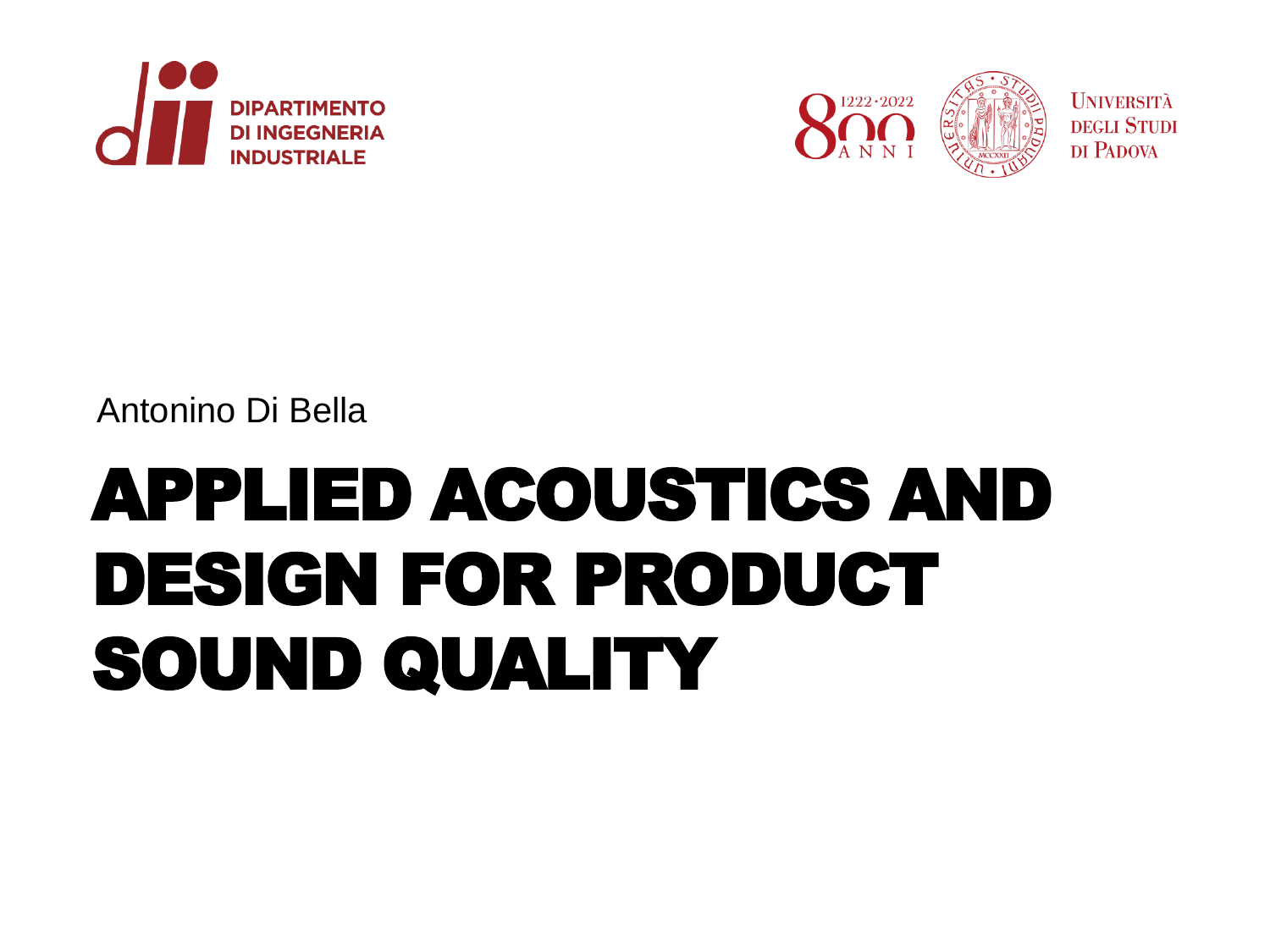

## Applied acoustics and design for product sound quality

**GOALS:** Analysis and problem solving of the generation and propagation of noise in machinery and equipments. Design of systems for the improvement of the acoustic quality of products and for applications in buildings and working environments.

**METHODS:** Lessons, examples and case studies, exercises and group project.

#### **CONTENTS:**

- Analysis of the sound emission of machinery and service equipments.
- Characterization, design and optimization of soundproofing and sound absorbing materials and systems for civil and industrial applications.
- Analysis and sizing of acoustic corrections.

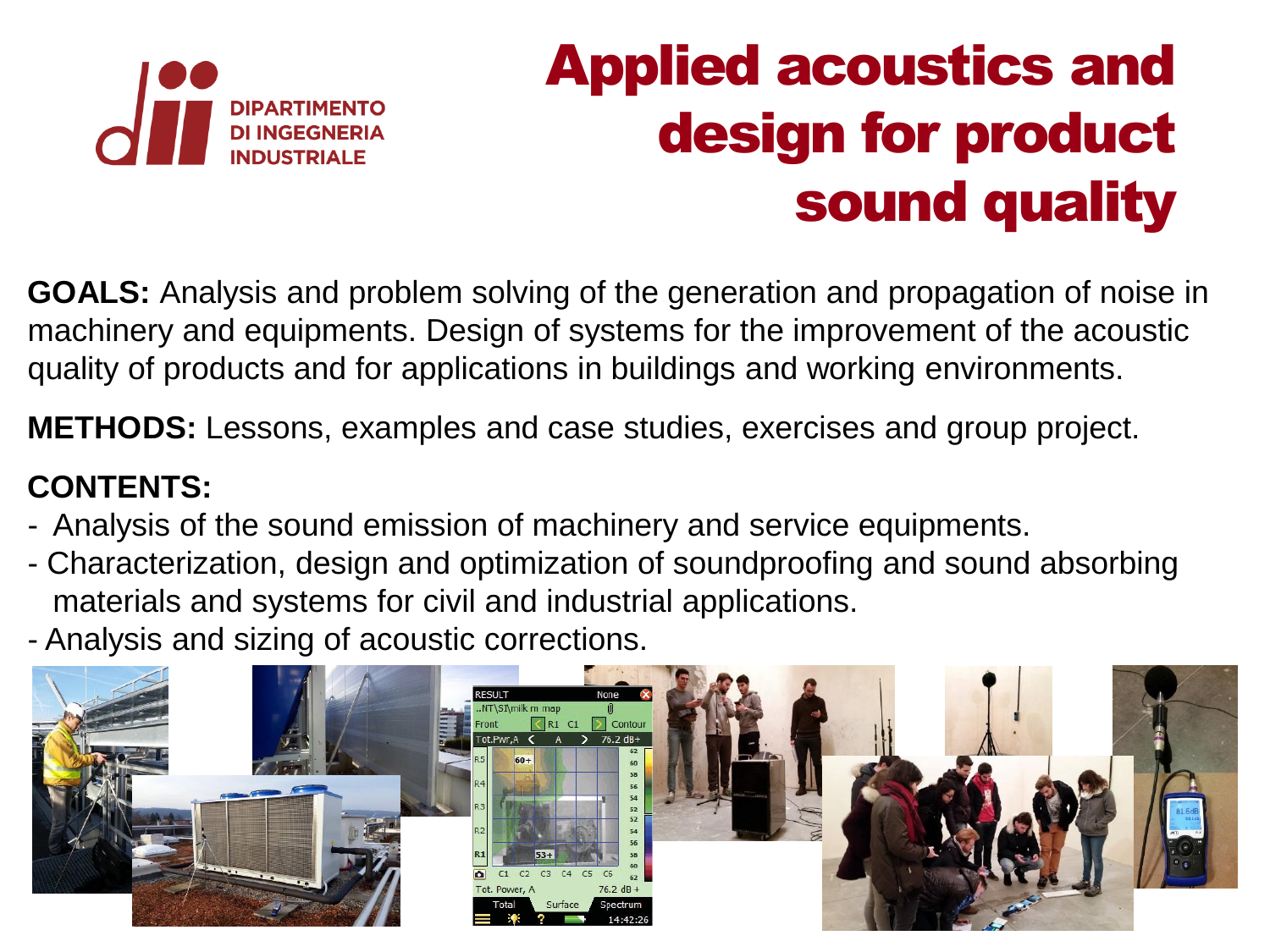

## Laboratory activities

- Numerous group activities are carried out in the Acoustic Laboratory.
- Standardised methods for machinery sound power evaluation will be applied.
- Experimental activities will be carried out to understand the importance of the different soundproofing techniques.